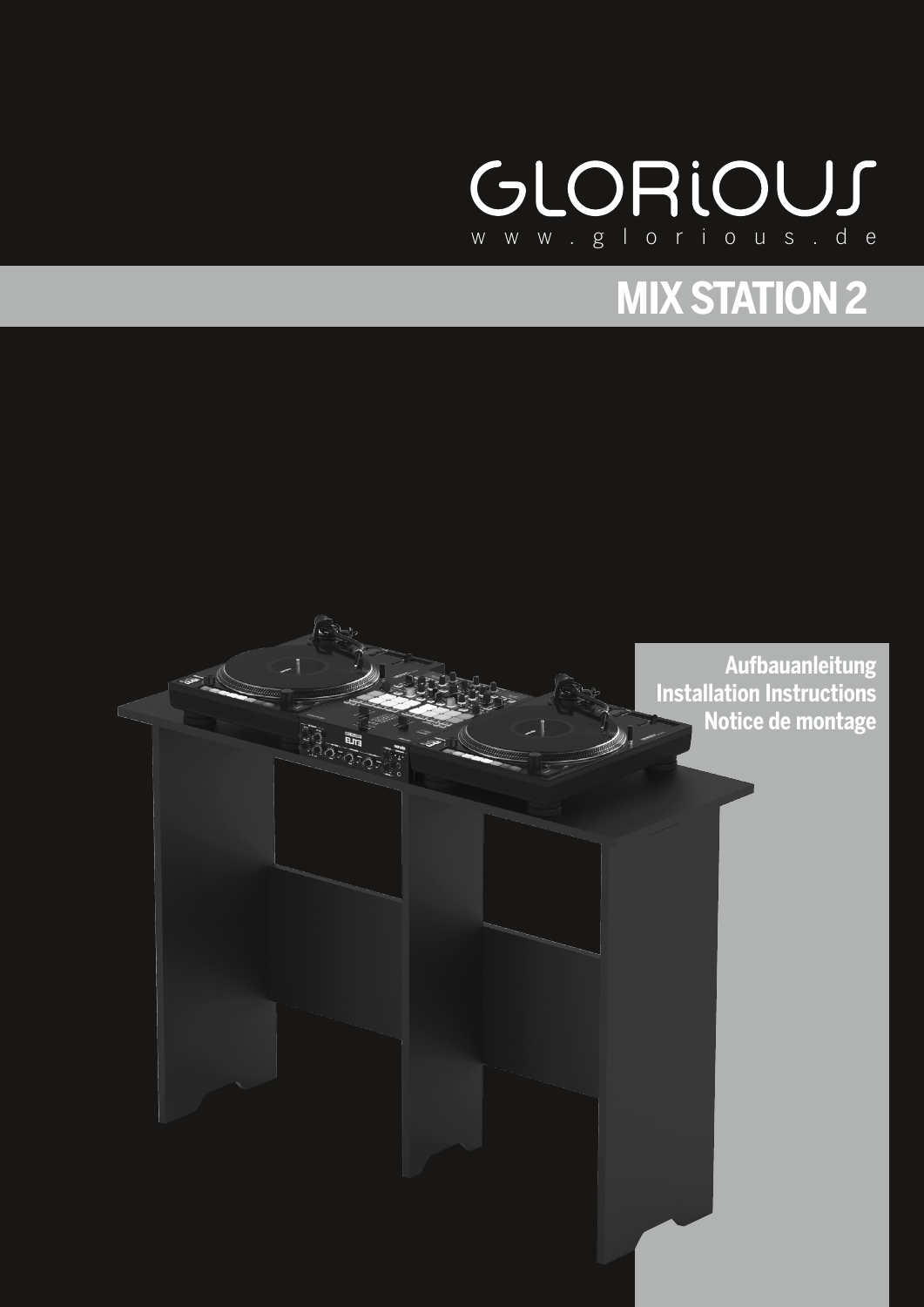**Mix Station 2. Vielen Dank, dass Sie unserer Diskjockey- Technologie Ihr Vertrauen schenken. Vor Inbetriebnahme bitten wir Sie, die Aufbauanleitung sorgfältig zu studieren und zu befolgen.**

Nehmen Sie die Bauteile der Glorious Mixstation aus der Verpackung. Bitte überprüfen Sie, ob kein offensichtlicher Transportschaden vorliegt. Sollten Sie Schäden entdecken, setzen Sie sich bitte mit Ihrem Fachhändler in Verbindung.



### **Bestimmungsgemäße Verwendung**

Wir gratulieren Ihnen zum Kauf der Glorious Congratulations on purchasing your Glorious Mix Nous vous félici<br>Mix Station 2. Vielen Dank dass Sie unserer - Station 2 Thank you for placing your trust in our - Glorious preuve **Station 2. Thank you for placing your trust in our disc jockey technology. Before starting, please study and observe the installation instructions carefully.**

Bei diesem Produkt handelt es sich um einen professionellen DJ-Arbeitstisch, auf den zwei handelsübliche DJPlattenspieler und ein Mischpult bis 14" Breite platziert werden können.

#### **Bauteile**

#### **Montage Schritt 1**



Take the components of your Glorious mix station from the packaging. Make sure that the device has not been visibly damaged during transport. If you detect any damage, please contact your specialised dealer.

> en von .<br>G nicht auf Plausibilität und Richtigkeitgeprüft:

Material massives Holzfaserplatte<br>Maße 1280 x 898 x 43 Gewicht

1280 x 898 x 430 mm<br>21.7 kg

Material Particleboard<br>Dimensions 1280 x 898 x 4 Dimensions 1280 x 898 x 430 mm<br>Weight 21.7 kg

### **Application in accordance with regulations**

This product is a professional DJ worktable which offers sufficient space for two conventional DJ turntables and a mixing console measuring up to 14" in width.

**Components**

**Assembly step 1**

**Nous vous félicitons d'avoir choisi la Mix Station 2 Glorious, preuve de la confiance que vous accordez à notre technologie pour Disc Jockey. Avant la mise enservice, nous vous prions de lire attentivement cette notice et de respecter les instructions.** Retirez les éléments de la Mix Station Glorious de l'emballage et vérifiez qu'ils soient tous exempts d'un quelconque dommage de transport. Si vous détectez le moindre défaut veuillez

contacter votre revendeur.

**Usage conforme** Ce produit est une table de travail professionnelle pour DJ permettant d'installer deux platines vinyles de taille normale et une console de mixage pouvant aller jusqu'à 14 pouces de

largeur.

### **Éléments constitutifs**

**1ère étape du montage**



**Glorious wünscht Ihnen nun viel Spaß! Have fun with your Glorious! Glorious vous souhaite beaucoup de plaisir! 3**

| <b>Technische Daten</b>               |
|---------------------------------------|
| Folgende Daten des Herstellers werde  |
| der Global Distribution GmbH & Co. K( |

#### **Technical information**

Global Distribution GmbH & Co. KG did not test the following manufacturers' specification for plausibility

 $21.7$  kg

and accuracy:

## **Caractéristiques**

La plausibilité et l'exactitude des données suivantes du fabricant ne sont pas contrôlées par la société Global Distribution GmbH & Co. KG:

Materiau Panneaux de fibres<br>Dimensions 1280 x 898 x 430 mm Dimensions 1280 x 898 x 430 mm<br>Poids 21.7 kg  $21.7$  kg